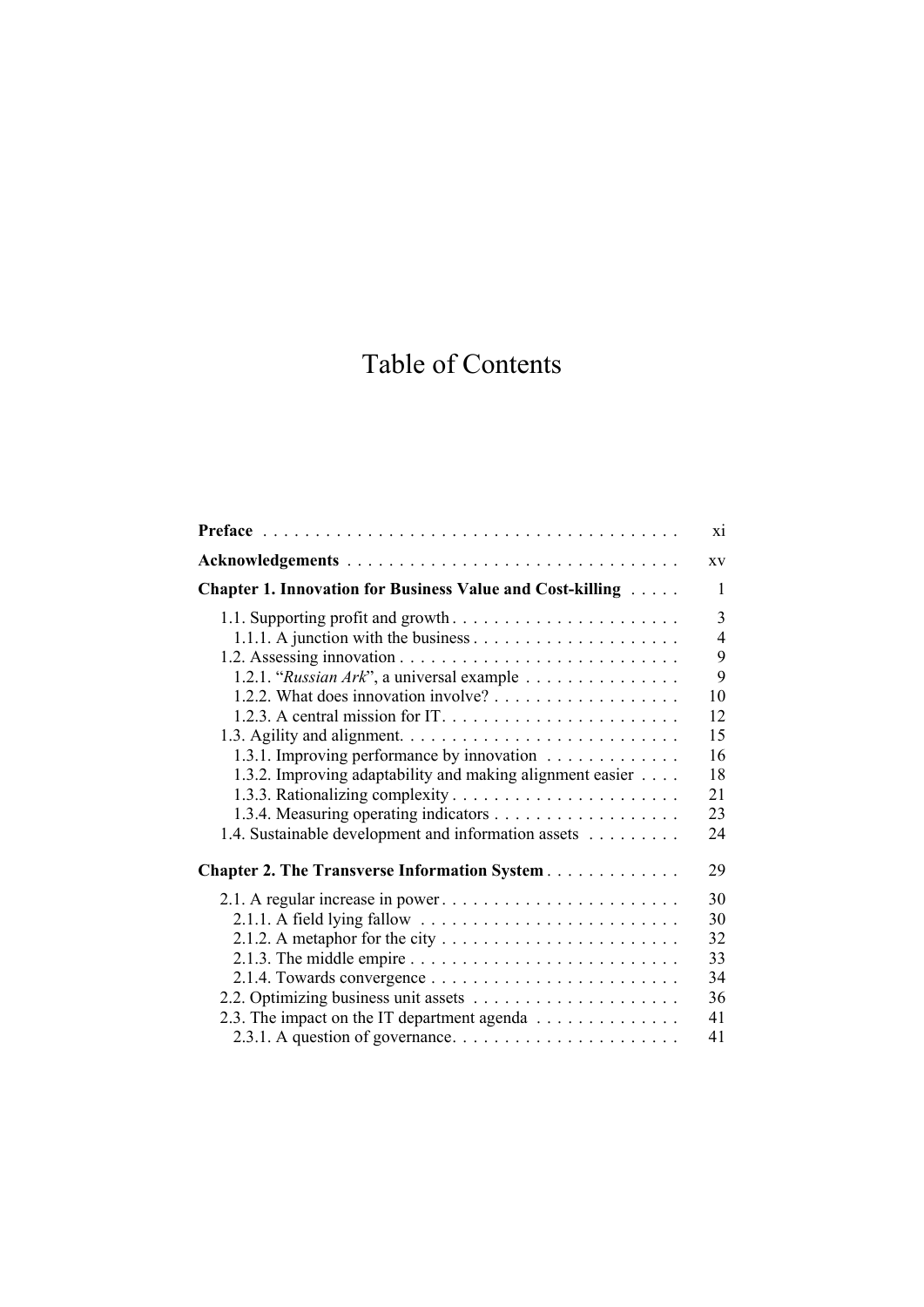| vi. | The Transverse Information System |
|-----|-----------------------------------|
|     |                                   |

|                                                                                  | 42 |
|----------------------------------------------------------------------------------|----|
|                                                                                  | 44 |
|                                                                                  | 45 |
|                                                                                  | 49 |
|                                                                                  | 50 |
|                                                                                  | 50 |
|                                                                                  | 52 |
| 3.1.3. The issues involved in good reference data management                     | 55 |
|                                                                                  | 56 |
| 3.1.5. Transverse solutions for reference data                                   | 63 |
| 3.2. Master data management: centralization.                                     | 65 |
|                                                                                  | 65 |
|                                                                                  | 67 |
|                                                                                  | 67 |
|                                                                                  | 69 |
| 3.2.5. The state of the market $\dots \dots \dots \dots \dots \dots \dots \dots$ | 72 |
| 3.2.6. A rollout process, substantial projects                                   | 73 |
| 3.3. Enterprise information integration: federation                              | 74 |
|                                                                                  | 74 |
| 3.3.2. Gestica: dynamic views for large-scale businesses                         | 75 |
|                                                                                  | 77 |
| 3.4. Between centralization and federation                                       | 78 |
|                                                                                  | 78 |
|                                                                                  | 79 |
|                                                                                  | 80 |
|                                                                                  | 80 |
|                                                                                  | 81 |
|                                                                                  | 82 |
|                                                                                  | 83 |
|                                                                                  | 84 |
| Chapter 4. Service-Oriented Architectures                                        | 85 |
|                                                                                  | 87 |
| 4.1.1. From application to service: the end of a reign?                          | 87 |
| 4.1.2. The fall of the interoperability wall                                     | 89 |
| 4.1.3. A central domain with a far-reaching impact                               | 90 |
| 4.2. A major lever for a change in progress                                      | 93 |
|                                                                                  | 93 |
| 4.2.2. More effective information systems                                        | 96 |
|                                                                                  |    |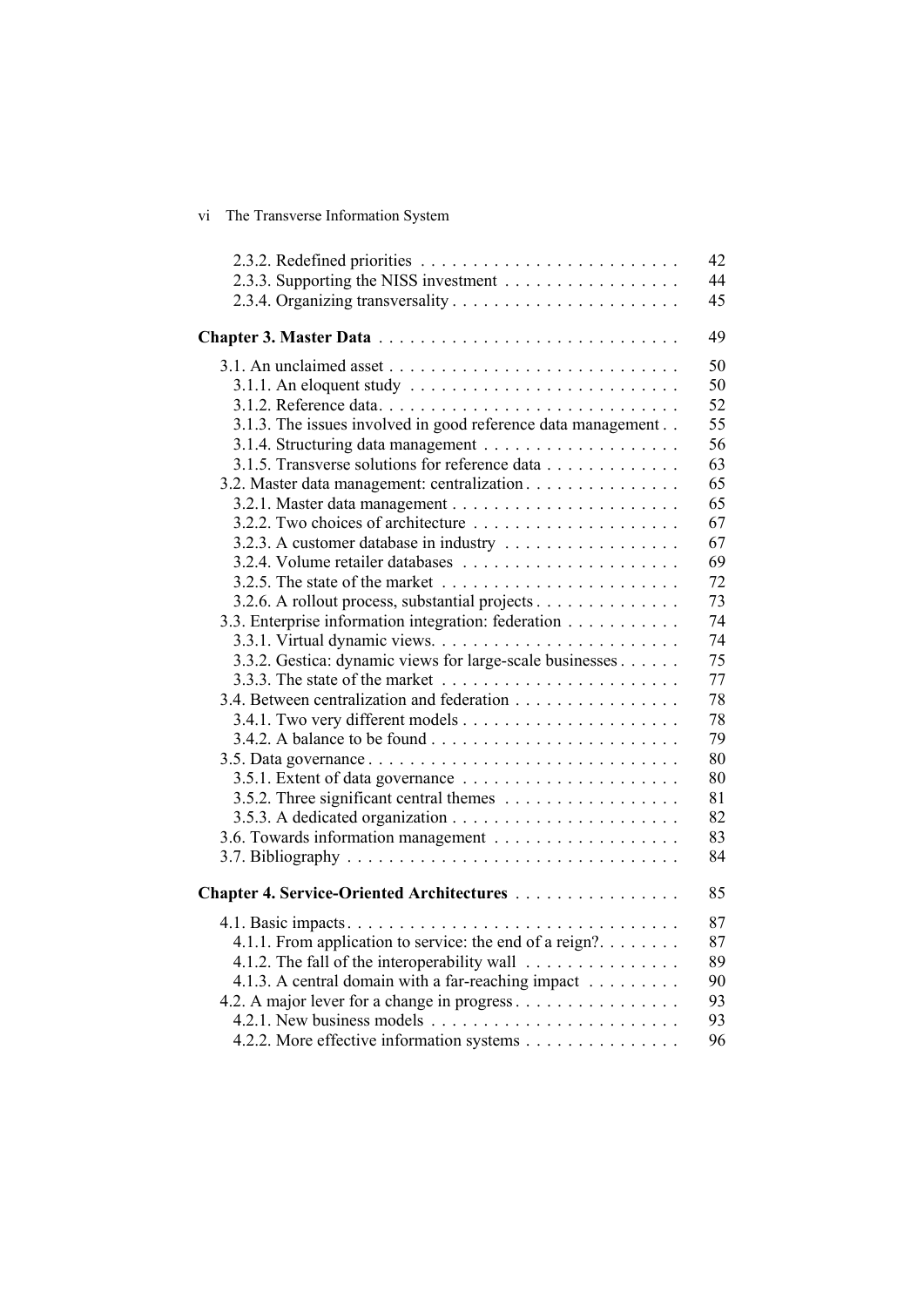## Table of Contents vii

| 4.2.3. A more integrated information system.                            | 100 |
|-------------------------------------------------------------------------|-----|
| 4.3. A new experiment in the finance bank                               | 102 |
|                                                                         | 102 |
|                                                                         | 103 |
|                                                                         | 104 |
|                                                                         | 105 |
|                                                                         | 106 |
| 4.4.1. Components of the technological offer                            | 106 |
| 4.4.2. eBay: intangible architecture principles                         | 114 |
| 4.4.3. The technological offer: the state of the market                 | 115 |
|                                                                         | 116 |
|                                                                         | 118 |
| <b>Chapter 5. Business Process Management</b>                           | 121 |
| 5.1. From managing business processes to BPM                            | 122 |
| 5.1.1. An example of the business process                               | 122 |
| 5.1.2. The company and its business processes $\dots \dots \dots \dots$ | 125 |
| 5.1.3. The issues involved in managing business processes               | 130 |
| 5.1.4. Business processes and managing information                      | 134 |
|                                                                         | 136 |
|                                                                         | 137 |
| 5.2.1. BPM stands for business process management                       | 137 |
| 5.2.2. Continuous process improvement                                   | 140 |
| 5.2.3. A process layer in the information system                        | 141 |
|                                                                         | 144 |
| 5.3. The business process from the IS perspective                       | 147 |
|                                                                         | 147 |
|                                                                         | 148 |
| 5.3.3. Which BPM for which processes?                                   | 153 |
|                                                                         | 155 |
| 5.4.1. BPM: as simple as clicking a mouse                               | 155 |
| 5.4.2. BPM standards: still some way to go $\dots \dots \dots \dots$    | 155 |
| 5.4.3. BPM and portal: a vision geared towards the user                 | 156 |
| 5.5. Conclusion: the place of BPM in the company and in the IS          | 157 |
| Chapter 6. Exchange Platforms                                           | 159 |
| 6.1. The development of data exchanges                                  | 159 |
| 6.1.1. EAI: the first wave of standardization                           | 160 |
| 6.1.2. From data to process: a failed action?                           | 161 |
| 6.1.3. From data to service: the enterprise service bus                 | 163 |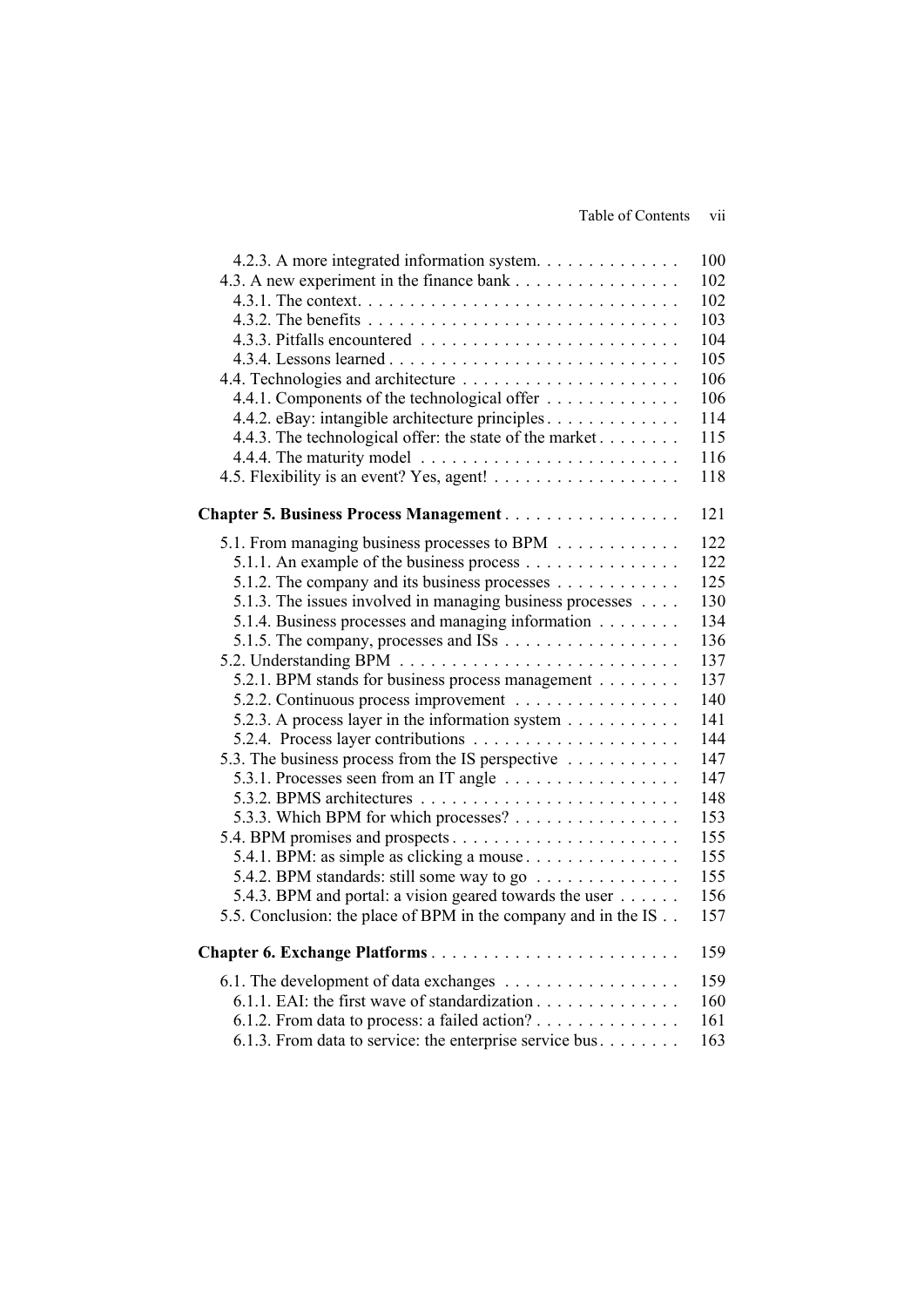## viii The Transverse Information System

| 6.1.5. The exchange platform: mediator of imbalances<br>6.2.2. The approach: the first elements of transversality<br>6.2.4. Change behavior: from now on a requirement.<br>6.3.1. A universal access door to integrated software packages<br>6.3.2. The continuous creation of the company backbone<br>Chapter 7. Complex, Innovative Business Architectures<br>7.1.3. A new flexibility driver: complex event processing<br>7.2. An investigation into the distribution sector<br>7.2.1. The issues: reorganizing the editorial production line<br>7.3.1. The issue: aligning the production and<br>7.4.1. The issue: reorganizing around business processes.<br>7.4.2. The NISS layer cake $\dots \dots \dots \dots \dots \dots \dots \dots \dots$<br>7.4.4. Complete control coverage<br>Chapter 8. The Impact of NISS on Software Implementation<br>8.2. Towards assembly and beyond | 6.1.4. The convergence years: towards a global platform | 165 |
|------------------------------------------------------------------------------------------------------------------------------------------------------------------------------------------------------------------------------------------------------------------------------------------------------------------------------------------------------------------------------------------------------------------------------------------------------------------------------------------------------------------------------------------------------------------------------------------------------------------------------------------------------------------------------------------------------------------------------------------------------------------------------------------------------------------------------------------------------------------------------------------|---------------------------------------------------------|-----|
|                                                                                                                                                                                                                                                                                                                                                                                                                                                                                                                                                                                                                                                                                                                                                                                                                                                                                          |                                                         | 170 |
|                                                                                                                                                                                                                                                                                                                                                                                                                                                                                                                                                                                                                                                                                                                                                                                                                                                                                          |                                                         | 172 |
|                                                                                                                                                                                                                                                                                                                                                                                                                                                                                                                                                                                                                                                                                                                                                                                                                                                                                          |                                                         | 172 |
|                                                                                                                                                                                                                                                                                                                                                                                                                                                                                                                                                                                                                                                                                                                                                                                                                                                                                          |                                                         | 177 |
|                                                                                                                                                                                                                                                                                                                                                                                                                                                                                                                                                                                                                                                                                                                                                                                                                                                                                          |                                                         | 180 |
|                                                                                                                                                                                                                                                                                                                                                                                                                                                                                                                                                                                                                                                                                                                                                                                                                                                                                          |                                                         | 183 |
|                                                                                                                                                                                                                                                                                                                                                                                                                                                                                                                                                                                                                                                                                                                                                                                                                                                                                          |                                                         | 185 |
|                                                                                                                                                                                                                                                                                                                                                                                                                                                                                                                                                                                                                                                                                                                                                                                                                                                                                          |                                                         | 185 |
|                                                                                                                                                                                                                                                                                                                                                                                                                                                                                                                                                                                                                                                                                                                                                                                                                                                                                          |                                                         | 186 |
|                                                                                                                                                                                                                                                                                                                                                                                                                                                                                                                                                                                                                                                                                                                                                                                                                                                                                          |                                                         | 187 |
|                                                                                                                                                                                                                                                                                                                                                                                                                                                                                                                                                                                                                                                                                                                                                                                                                                                                                          |                                                         | 188 |
|                                                                                                                                                                                                                                                                                                                                                                                                                                                                                                                                                                                                                                                                                                                                                                                                                                                                                          |                                                         | 189 |
|                                                                                                                                                                                                                                                                                                                                                                                                                                                                                                                                                                                                                                                                                                                                                                                                                                                                                          |                                                         | 190 |
|                                                                                                                                                                                                                                                                                                                                                                                                                                                                                                                                                                                                                                                                                                                                                                                                                                                                                          |                                                         | 190 |
|                                                                                                                                                                                                                                                                                                                                                                                                                                                                                                                                                                                                                                                                                                                                                                                                                                                                                          |                                                         | 192 |
|                                                                                                                                                                                                                                                                                                                                                                                                                                                                                                                                                                                                                                                                                                                                                                                                                                                                                          |                                                         | 194 |
|                                                                                                                                                                                                                                                                                                                                                                                                                                                                                                                                                                                                                                                                                                                                                                                                                                                                                          |                                                         | 198 |
|                                                                                                                                                                                                                                                                                                                                                                                                                                                                                                                                                                                                                                                                                                                                                                                                                                                                                          |                                                         | 198 |
|                                                                                                                                                                                                                                                                                                                                                                                                                                                                                                                                                                                                                                                                                                                                                                                                                                                                                          |                                                         | 198 |
|                                                                                                                                                                                                                                                                                                                                                                                                                                                                                                                                                                                                                                                                                                                                                                                                                                                                                          |                                                         | 204 |
|                                                                                                                                                                                                                                                                                                                                                                                                                                                                                                                                                                                                                                                                                                                                                                                                                                                                                          |                                                         | 205 |
|                                                                                                                                                                                                                                                                                                                                                                                                                                                                                                                                                                                                                                                                                                                                                                                                                                                                                          |                                                         |     |
|                                                                                                                                                                                                                                                                                                                                                                                                                                                                                                                                                                                                                                                                                                                                                                                                                                                                                          |                                                         | 205 |
|                                                                                                                                                                                                                                                                                                                                                                                                                                                                                                                                                                                                                                                                                                                                                                                                                                                                                          |                                                         | 206 |
|                                                                                                                                                                                                                                                                                                                                                                                                                                                                                                                                                                                                                                                                                                                                                                                                                                                                                          |                                                         | 207 |
|                                                                                                                                                                                                                                                                                                                                                                                                                                                                                                                                                                                                                                                                                                                                                                                                                                                                                          |                                                         | 208 |
|                                                                                                                                                                                                                                                                                                                                                                                                                                                                                                                                                                                                                                                                                                                                                                                                                                                                                          |                                                         | 209 |
|                                                                                                                                                                                                                                                                                                                                                                                                                                                                                                                                                                                                                                                                                                                                                                                                                                                                                          |                                                         | 209 |
|                                                                                                                                                                                                                                                                                                                                                                                                                                                                                                                                                                                                                                                                                                                                                                                                                                                                                          |                                                         | 210 |
|                                                                                                                                                                                                                                                                                                                                                                                                                                                                                                                                                                                                                                                                                                                                                                                                                                                                                          |                                                         | 211 |
|                                                                                                                                                                                                                                                                                                                                                                                                                                                                                                                                                                                                                                                                                                                                                                                                                                                                                          |                                                         | 213 |
|                                                                                                                                                                                                                                                                                                                                                                                                                                                                                                                                                                                                                                                                                                                                                                                                                                                                                          |                                                         | 215 |
|                                                                                                                                                                                                                                                                                                                                                                                                                                                                                                                                                                                                                                                                                                                                                                                                                                                                                          |                                                         | 218 |
|                                                                                                                                                                                                                                                                                                                                                                                                                                                                                                                                                                                                                                                                                                                                                                                                                                                                                          |                                                         | 219 |
|                                                                                                                                                                                                                                                                                                                                                                                                                                                                                                                                                                                                                                                                                                                                                                                                                                                                                          |                                                         | 221 |
|                                                                                                                                                                                                                                                                                                                                                                                                                                                                                                                                                                                                                                                                                                                                                                                                                                                                                          |                                                         | 225 |
|                                                                                                                                                                                                                                                                                                                                                                                                                                                                                                                                                                                                                                                                                                                                                                                                                                                                                          |                                                         | 225 |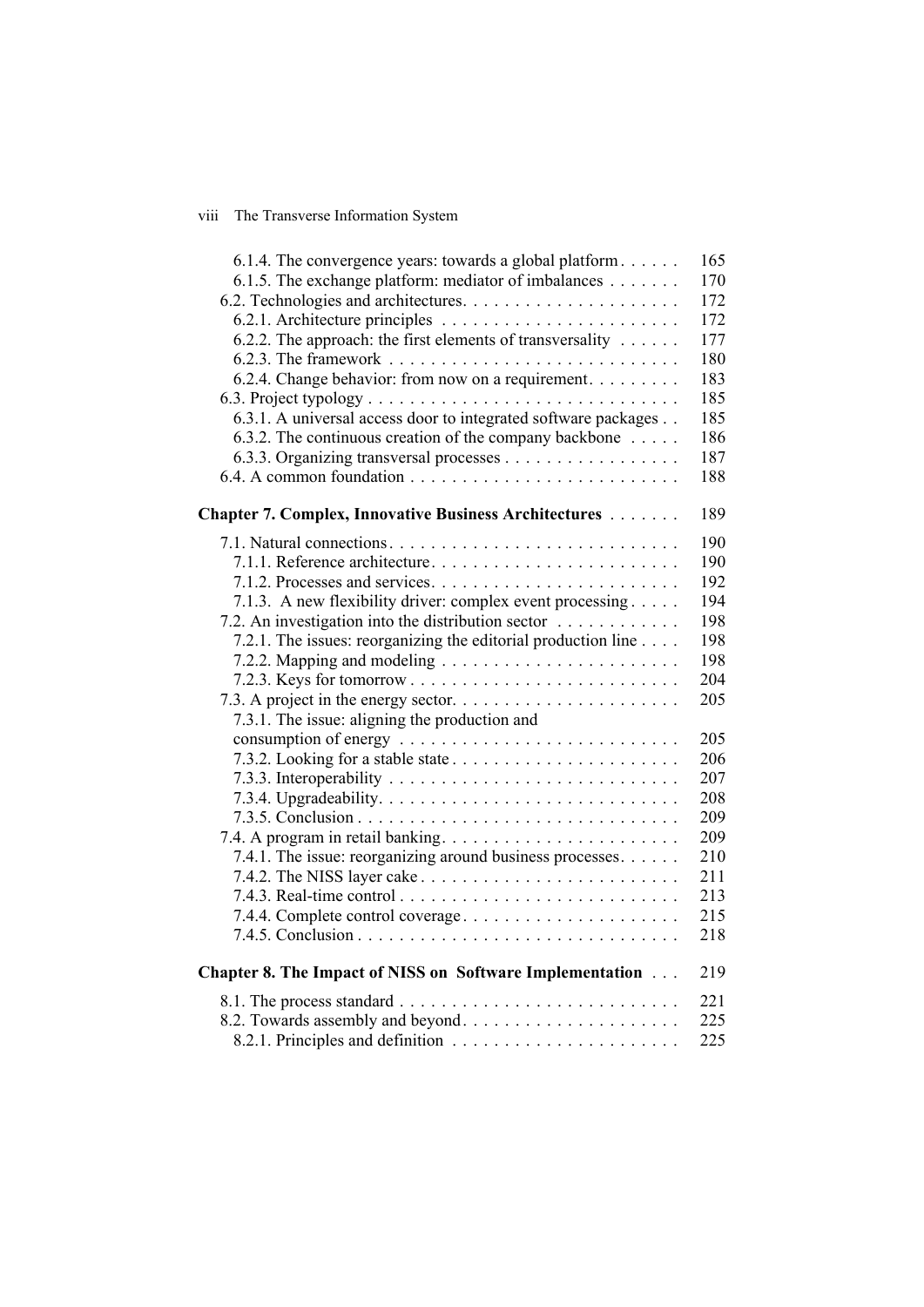| 8.2.2. Rolling out an international service architecture                             | 230 |
|--------------------------------------------------------------------------------------|-----|
|                                                                                      | 232 |
| 8.2.4. Redefining an R&D model: who has the power?                                   | 239 |
| 8.3. Model-driven architecture and docking                                           | 241 |
|                                                                                      | 244 |
| <b>Chapter 9. From Implementation to Measurment</b>                                  | 247 |
|                                                                                      | 248 |
| 9.1.1. Issues and objectives of operational excellence                               | 248 |
| 9.1.2. Operational excellence and its IT variations                                  | 251 |
|                                                                                      | 253 |
| 9.2.1. The place of BAM in the IT landscape                                          | 254 |
|                                                                                      | 256 |
|                                                                                      | 258 |
|                                                                                      | 262 |
|                                                                                      | 266 |
|                                                                                      | 268 |
|                                                                                      | 269 |
| 9.4. The loop is completed $\ldots \ldots \ldots \ldots \ldots \ldots \ldots \ldots$ | 272 |
|                                                                                      |     |
| <b>Chapter 10. Contribution and Impact of NISS</b>                                   | 275 |
|                                                                                      |     |
| 10.1. From the business unit to IT: a new fluency                                    | 276 |
| 10.1.1. A tighter link                                                               | 277 |
|                                                                                      | 279 |
| 10.1.3. Business architect and enterprise architect                                  | 281 |
|                                                                                      | 283 |
|                                                                                      | 283 |
| 10.2.2. Specific roles for master data management                                    | 290 |
| 10.2.3. Roles specifically for managing services                                     | 292 |
| 10.2.4. Roles specifically for managing business processes                           | 294 |
|                                                                                      | 297 |
|                                                                                      | 297 |
| 10.3.1. From the matrix model to the transversal model.                              | 298 |
| 10.3.2. A transversal model: competence centers                                      | 299 |
| 10.3.3. An example of an EAI competence center                                       | 303 |
| 10.4. Managing change and maturity stages                                            | 305 |